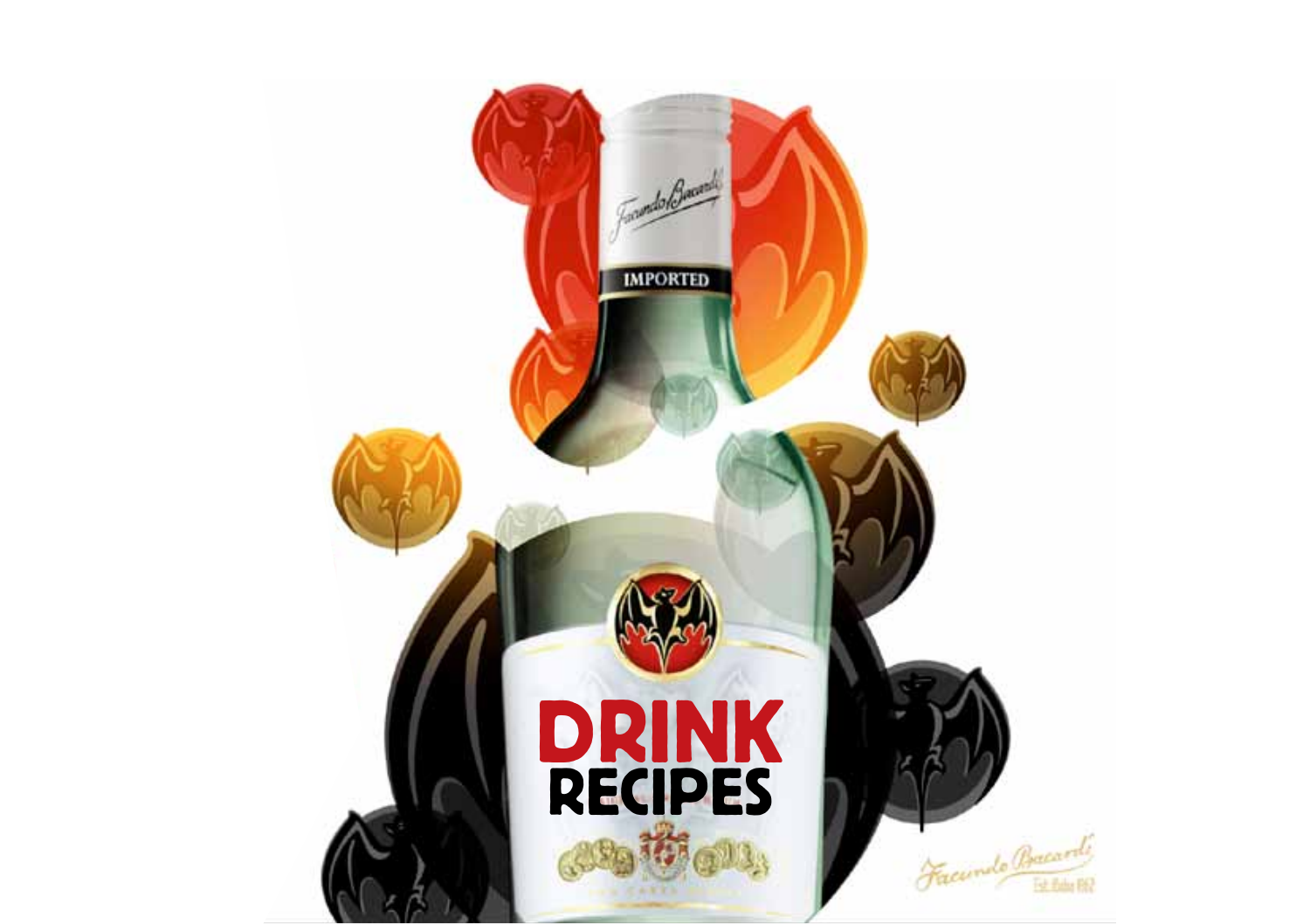There are several ways to make sugar syrup but outlined below are the two methods I use depending on what equipment I have at the time. All Sugar syrup recipes provided are for a 50/50 mix.



Pour one kilo of granulated white sugar into a blender cup with one liter of boiling water. This will give you the perfect 50/50 ratio. Blend sugar for 30-45 seconds or until dissolved. After blending, the mixture will be very cloudy, however this is very normal and will eventually become clear as the syrup settles. Allow the syrup to cool, then pour directly into an empty bottle, labels removed and marked with white tape around the neck (International symbol for sugar syrup). If kept in a refrigerator at all times, the mixture will last for several months. If stored at room temperature

**METHOD 1:**<br>Pour one cup of granulated white sugar into a saudad more cups of equal measures for more syrup.<br>stirring and simmering until the sugar is dissolved<br>close to boiling and only simmer for as long as it t<br>Allow th Pour one cup of granulated white sugar into a saucepan with one cup of hot water. Add more cups of equal measures for more syrup. Stir as you pour and carry on stirring and simmering until the sugar is dissolved. Do not let the water even come close to boiling and only simmer for as long as it takes to dissolve the sugar. Allow the syrup to cool, then pour directly into an empty bottle, labels removed and marked with white tape around the neck (International symbol for sugar syrup). If kept in a refrigerator at all times, the mixture will last for several months. If stored at room temperature on the bar, seven days is the appropriate shelf life

# METHOD 2:

# HOW TO MAKE SUGAR SYRUP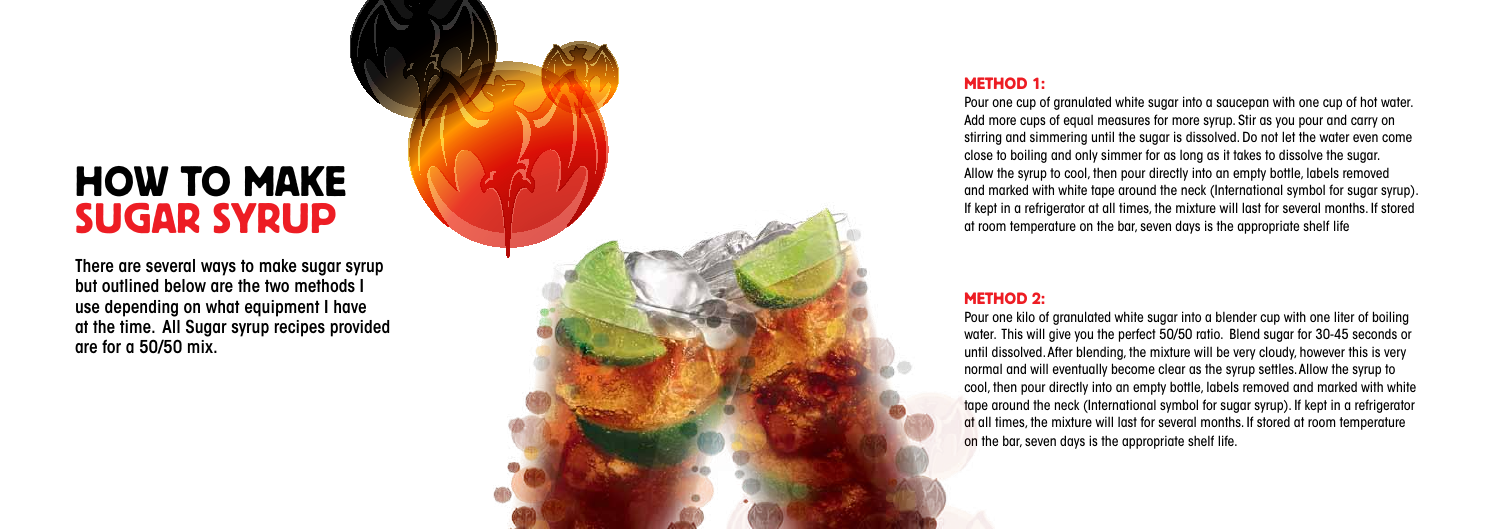Instant packet "sour mix" is fast, friendly, consistent in flavour and very easy to make; this is why 90% of bars in Norway use it. However, when made fresh, there is a huge difference to the end cocktail or long drink. The directions given here is a great guide when making one drink.

Squeeze the juice of one whole lemon (5cl) into a Boston glass. Add 3cl of Sugar Syrup.

In a separate mixing tin, crack open one egg and pour in the whites only. The egg whites will give you the "foamy finish" that all great sour drinks need. To get that foamy finish it is all about breaking down the proteins in the egg white. You can use an egg whisk to beat the egg whites, or you can dry shake the egg whites using the spring on a Hawthorn strainer and sealing the mixing tin with a clean and dry Boston glass. Shake the spring (instead of ice) and this will beat the egg whites and soon you will see the foam forming. You have to do this separately from the alcohol, lemon juice and sugar syrup mixture. Once the egg whites are foamy, add the lemon juice and sugar syrup and you have just made a fresh sour mix that is ready to be added to your favourite spirit or liqueur.





# HOW TO MAKE FRESH SOUR MIX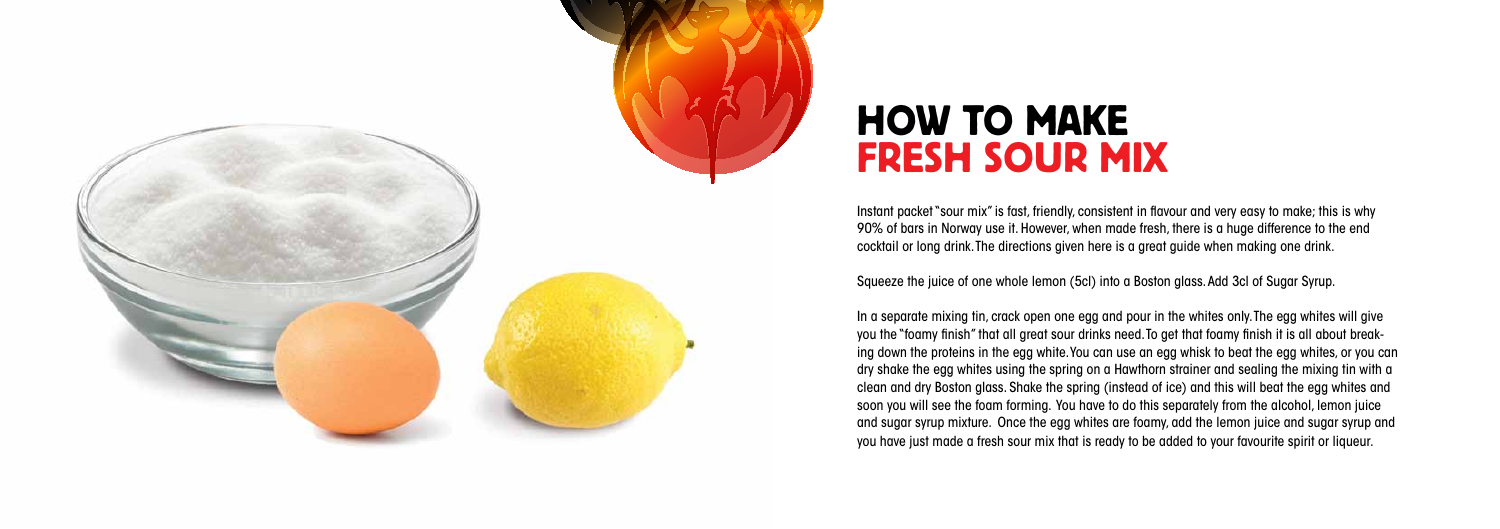# **HAND PRESSED<br>STRAWBERRY DAIQUIRI**

# **INGREDIENTS**

# **GARNISH**

Old-fashioned With Cubed Ice



# FROZEN<br>STRAWBERRY DAIQUIRI

# **INGREDIENTS**

METHO D

Muddle ingredient 1 into a Boston glass. Add all other ingredients. Shake with cubed ice and strain into glass.

3 Fresh Strawberries 4cl Bacardi Superior 3cl Fresh Lime Juice 2cl Sugar Syrup 1cl Strawberry Syrup **Strawberry** Short Straw

# TIPS

Use the Strawberry Syrup when the Fresh Strawberries are not in season. Add the syrup in small amounts to help bring out the sweet strawberry flavour. Shake really hard with lots of cubed ice to help bring all the ingredients together.

**GLASS** 

**Strawberry** Long Straw

**GARNISH** 

Tall Specialty No Ice

![](_page_3_Picture_22.jpeg)

![](_page_3_Picture_23.jpeg)

Blend all ingredients.

6cl Strawberry Puree 4cl Bacardi Superior 3cl Fresh Lime Juice 3 Bar Spoons Sugar 1 Scoop Crushed Ice

# TIPS

**METHOD** 

The trick to a good Frozen Strawberry Daiquiri is to balance the consistency between a wet slushy drink and a thick icy drink. The frozen mixture should be smooth, without chunks of ice, yet not separate the moment it is added to the glass. It must also not be so thick that it is practically impossible to sip through a straw. Cubed ice can be used as a substitute for crushed Ice, but your blender may not like you very much.

# **GLASS**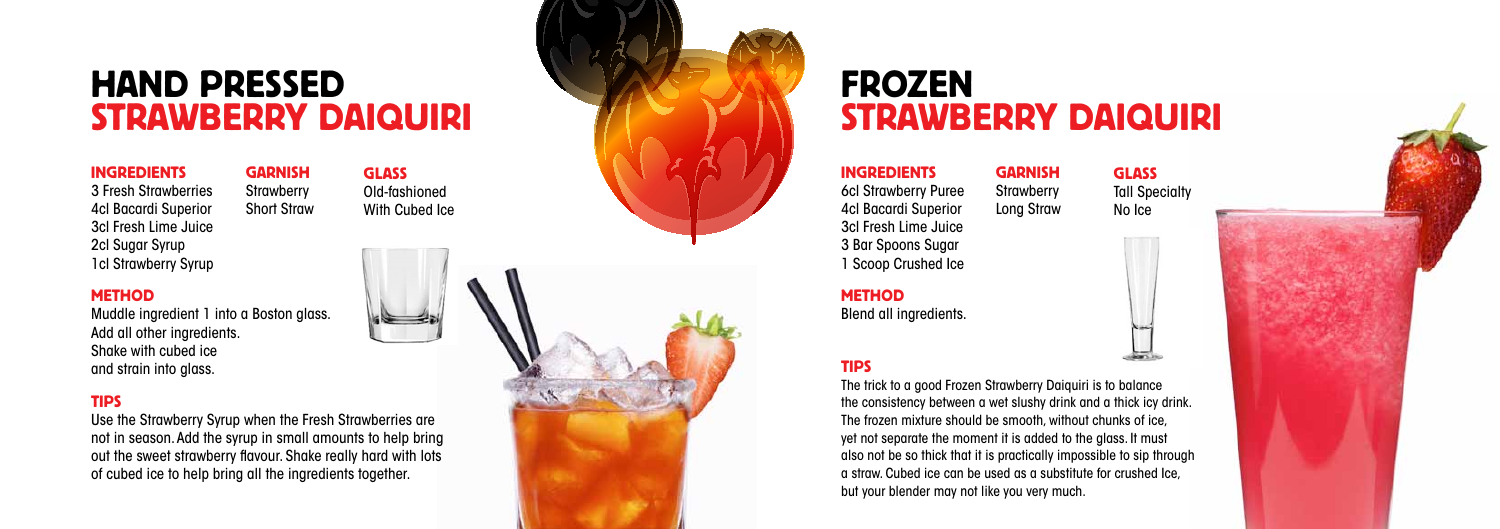# DAIQUIRI (International Legacy Edition)

**GLASS** Pre Chilled Cocktail No Ice

# **METHOD**

# BACARDI COCKTAIL (International Legacy Edition)

**GARNISH** 

### **INGREDIENTS**

Stir and dissolve ingredients 2 and 3. Add ingredient 1, then shake with ½ cubed ice, ½ crushed ice. Fine strain into glass.

### INGREDIENTS

# **GARNISH**

5cl Bacardi Superior 2,5cl Fresh Lime Juice 2 Bar Spoons Sugar

# TIPS

Using the cubed and crushed ice will add smoothness to the finished drink when you shake all the ingredients hard and fast. This gives the Legacy Edition of the Daiquiri a wonderful balance with a great rum kick.

![](_page_4_Picture_9.jpeg)

N/A

Pre Chilled Cocktail

![](_page_4_Picture_23.jpeg)

No Ice

![](_page_4_Picture_15.jpeg)

# **METHOD**

Shake with ½ cubed ice,½ crushed ice. Fine strain into glass.

TIPS

5cl Bacardi Superior 1,5cl Fresh Lime Juice 2 Bar Spoons Grenadine N/A

Using the cubed and crushed ice will add smoothness to the finished drink when you shake all the ingredients hard and fast. This gives the Legacy Edition of the Bacardi Cocktail a wonderful balance with a great rum kick.

![](_page_4_Picture_20.jpeg)

# **GLASS**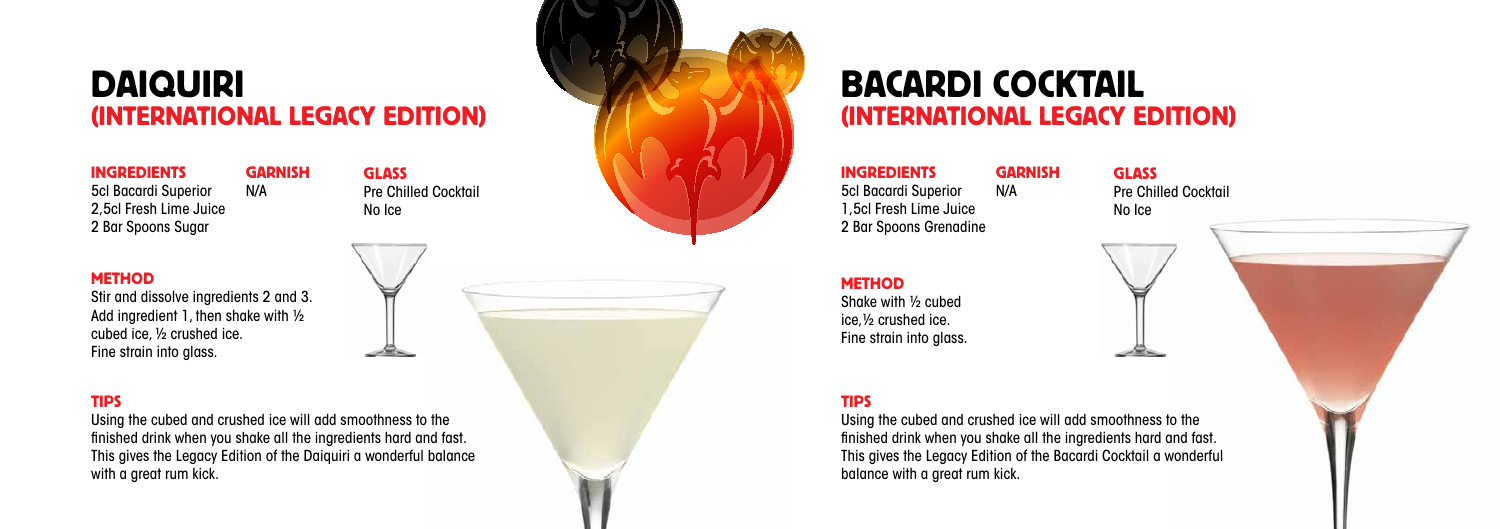### MARY PICKF ORD (INTERNATIONAL LEGACY EDITION) n i i n

# **INGREDIENTS**

# **GARNISH**

# CUBA LIBRE (INTERNATIONAL LEGACY EDITION) i

**GLASS** Pre Chilled Cocktail No Ice

# **INGREDIENTS**

![](_page_5_Picture_9.jpeg)

# i

# METHO D

Muddle ingredient 1. Add all other ingredients then shake with cubed ice and fine strain into glass.

3 Pieces Fresh Pineapple 5cl Bacardi Superior 2,5cl Fresh Pineapple Juice 2 Bar Spoons Grenadine 1 Bar Spoon Maraschino Liq.

# **GLASS Collins** With Cubed Ice

![](_page_5_Picture_21.jpeg)

![](_page_5_Picture_22.jpeg)

# TIPS

The pieces of fresh pineapple add texture to the mouth-feel of the drink so make sure you include them in this delicious classic cocktail. 1 Bar Spoon will measure 5cl and as this drink is very delicate, using the bar spoon is a great way to measure accurately.

**GARNISH** 1 Lime Squeeze Long Straw

# **METHOD**

Preserved Cocktail Cherry

> Add Lime Squeezes first, then build all ingredients over cubed ice. Stir lightly before serving.

2 Lime Squeezes 5cl Bacardi Superior 10cl Coca Cola

# TIPS

By adding the lime juice from the Lime Squeezes first, it gives the right balance of lime to sugar from the Coca Cola. Stirring before serving is the trick to making this drink really cold and forces the ingredients to come together.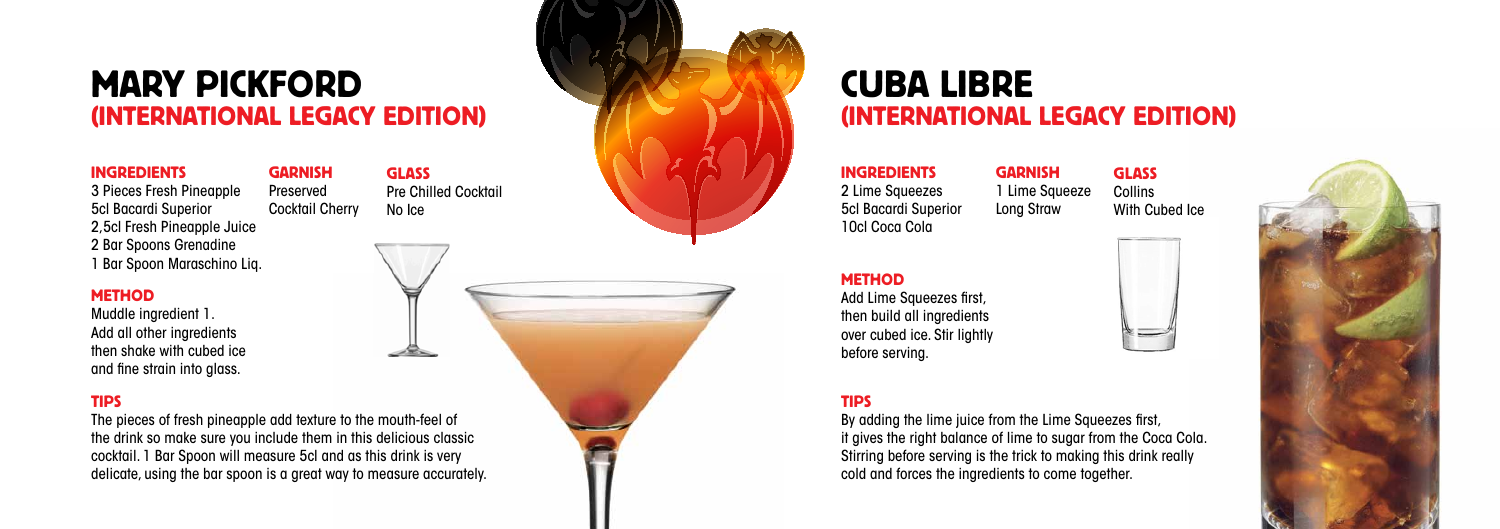# **MOJITO**

# **INGREDIENTS**

With Crushed Ice

# **METHOD**

4 Lime Wedges 2 Bar Spoons Sugar 12-15 Mint Leaves 4cl Bacardi Superior Top w/ Soda Water

# TIPS

**GARNISH** Mint Sprig Long Straw

**GLASS Collins** 

# **GLASS** Collins With Crushed Ice

![](_page_6_Picture_18.jpeg)

Slap the Mint Leaves instead of muddling them with the Lime Wedges and Sugar. This will keep the leaves looking like leaves and not like pesto. Churning the cocktail really well is extremely important when making it with sugar. Alternatively to make the drink faster, replace the 2 Bar Spoons Sugar with 2cl Sugar Syrup then follow the same method as outlined above.

![](_page_6_Picture_8.jpeg)

# OJITO **BERRY GOOD MOJITO**

# **INGREDIENTS**

# METHO D

Muddle ingredients 1, 2 and 3. Add ingredients 4 and 5 with crushed ice. Churn all ingredients then top with more crushed ice and Soda Water.

**GARNISH** Mint Sprig Long Straw

4 Lime Wedges

2 Bar Spoons Sugar 3-4 Berries of your choice\* 12-15 Mint Leaves 4cl Bacardi Superior Top w/ Soda Water

### TIPS

Slap the Mint Leaves instead of muddling them with the Lime Wedges and Sugar. This will keep the leaves looking like leaves and not like pesto. Churning the cocktail really well is extremely important when making it with sugar. Alternatively to make the drink faster, replace the 2 Bar Spoons Sugar with 2cl Sugar Syrup then follow the same method as outlined above. \*Add your favourite berries (Blackberries, Strawberries or Raspberries) to the muddling process, or you can even use ½ ripe Passionfruit or Kiwifruit.

Muddle ingredients 1 and 2. Add ingredients 3 and 4 with crushed ice. Churn all ingredients then top with more crushed ice and Soda Water.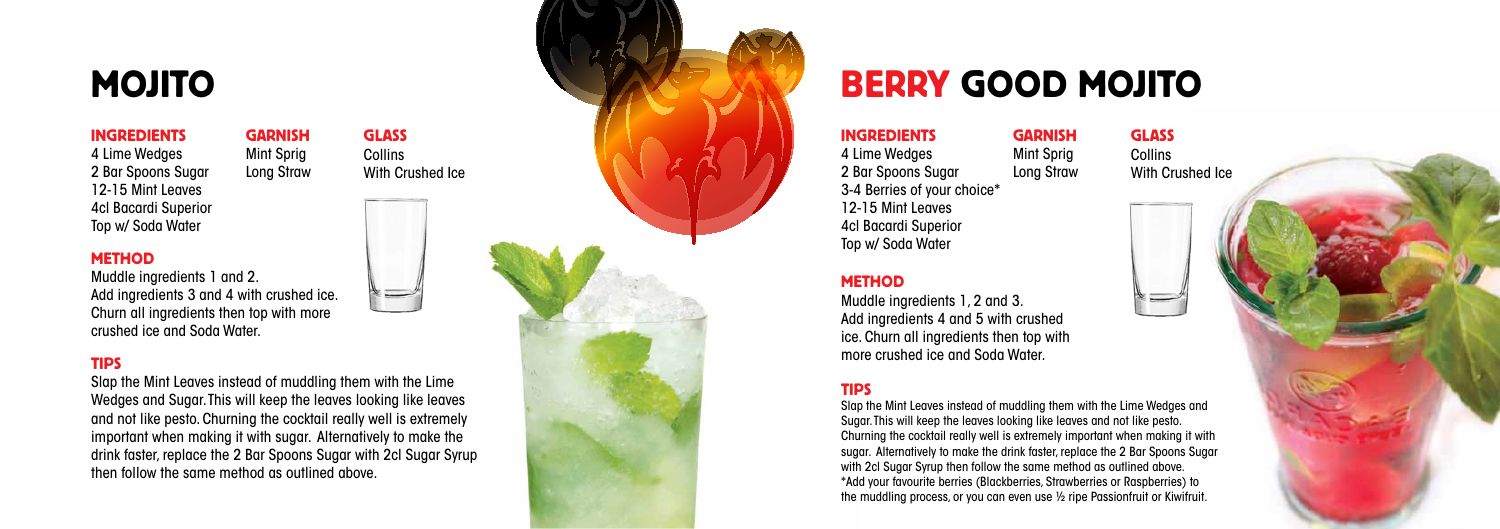# LIM ON CAIPIRISIMA

# **INGREDIENTS**

# Old-fashioned With Crushed Ice

# METHO D

Muddle ingredients 1 and 2. Add ingredients 3 and 4 with crushed ice. Churn all ingredients then top with more crushed ice.

1 Strawberry 4 Lime Wedges 2cl Sugar Syrup 4cl Bacardi Limon

# TIPS

# **GARNISH Strawberry** Short Straw

**GLASS** 

# **GLASS Collins** With Crushed Ice

![](_page_7_Picture_19.jpeg)

![](_page_7_Picture_20.jpeg)

A simple alternative is to muddle the Strawberry, Lime Wedges and 2 Bar Spoons of Sugar into a mixing tin. Add Limon with Cubed Ice and shake extremely hard, so the ice becomes cracked and much smaller pieces. Then, without straining, simply pour in the entire contents of the mixing tin into the Old-fashioned glass.

**GARNISH** Mint Sprig Long Straw

# **INGREDIENTS**

# MISSI ONARIES D OWNFALL A.K.A – Rum Tiki

Shake with cubed ice then fine strain into glass.

12-15 Mint Leaves 4cl Bacardi Superior 1cl Peach Liqueur 5cl Pineapple Juice 2cl Lime Juice 1cl Sugar Syrup

# **METHOD**

# TIPS

This Tiki Tiki cocktail is best served with freshly pressed pineapple juice. Use the fine strainer to keep the small pieces of mint (crushed after shaking) from ending up in the finished drink and ultimately ending up stuck in your guests teeth.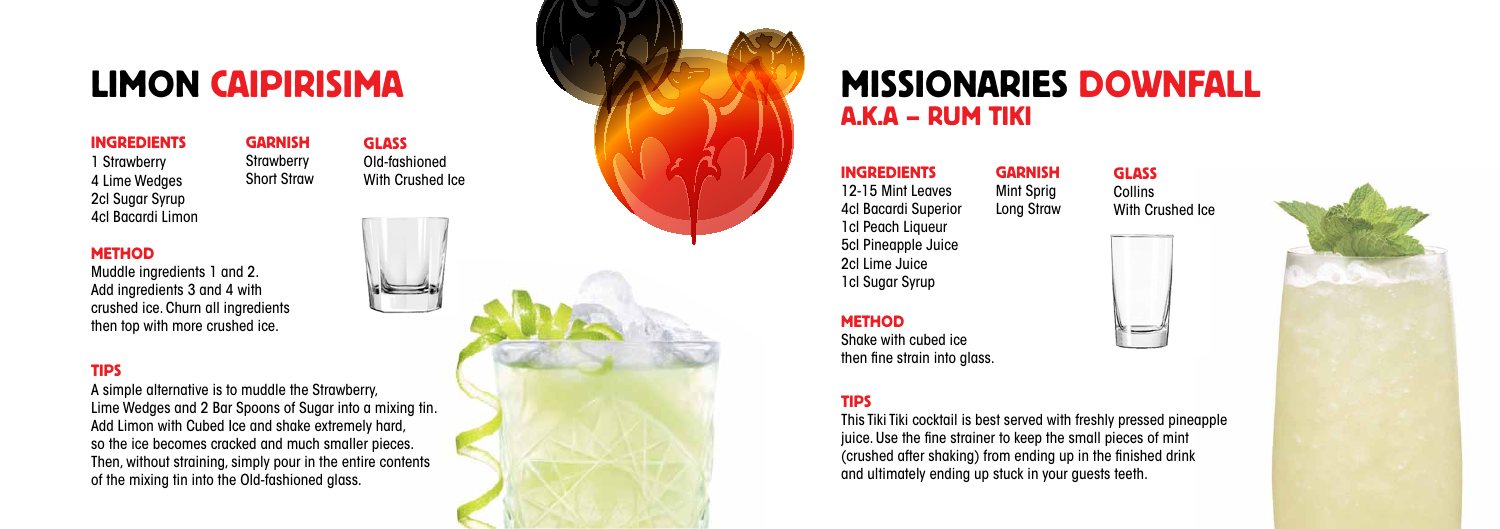**GLASS** Old-fashioned With Crushed Ice

# **METHOD**

Muddle ingredients 1 and 2. Add ingredient 3 with crushed ice. Churn all ingredients then top with more crushed ice.

# GOLD CAIPIRISIMA **1999 WARE WAS SEER DAIQUIRI**

INGREDIENTS

4 Lime Wedges 2cl Sugar Syrup 4cl Bacardi Gold

# TIPS

A simple alternative is to muddle the Lime Wedges and 2 Bar Spoons of Sugar into a mixing tin. Add Bacardi Gold with Cubed Ice and shake extremely hard, so the ice becomes cracked and much smaller pieces. Then, without straining, simply pour in the entire contents of the mixing tin into the Old-fashioned Glass.

![](_page_8_Picture_9.jpeg)

**GARNISH** Long Straw

# GARNISH Short Straw

![](_page_8_Picture_18.jpeg)

![](_page_8_Picture_19.jpeg)

![](_page_8_Picture_20.jpeg)

Shake with cubed ice then fine strain into glass.

![](_page_8_Picture_15.jpeg)

# INGREDIENTS 4cl Bacardi 8 Year Old 4cl Fresh Lime Juice 4cl Sugar Syrup

# TIPS

Slightly adjust the amount of Sugar Syrup for your taste to give your Daiquiri more sweetness or more bite from the fresh lime.

(Mint optional)

# **METHOD**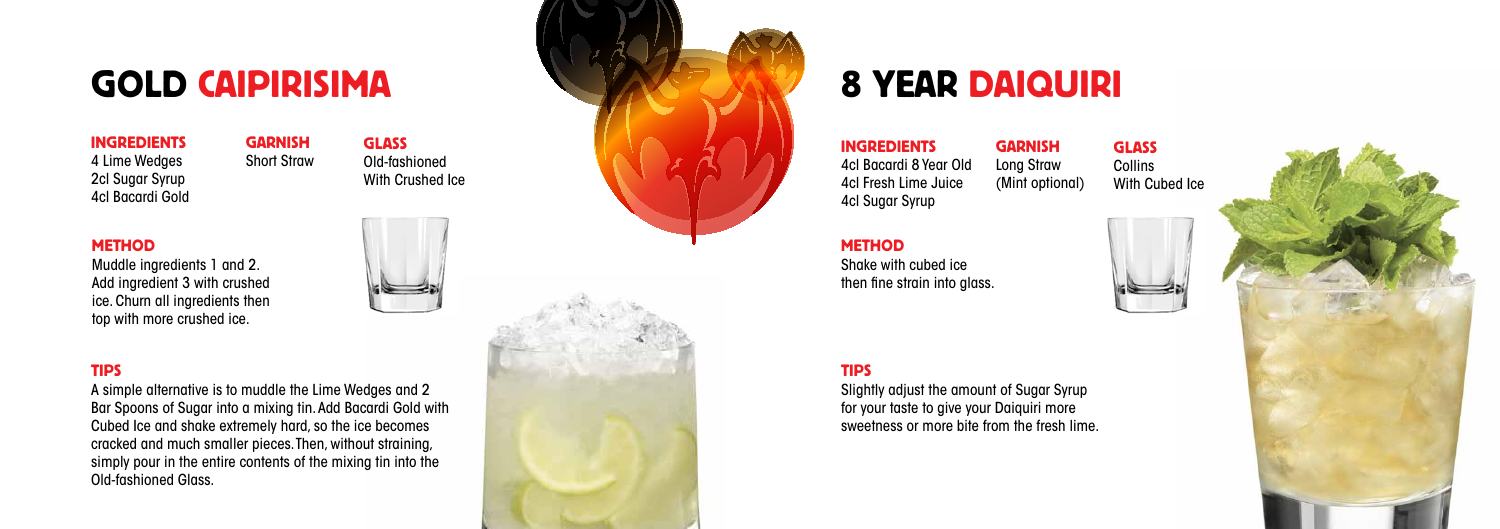# CARIBBEAN COSM

**INGREDIENTS** 

![](_page_9_Picture_11.jpeg)

**GLASS** Pre Chilled Cocktail No Ice

![](_page_9_Picture_5.jpeg)

METHO D

Shake with cubed ice then fine strain into glass.

3cl Bacardi Limon 1cl Cointreau 6cl Cranberry Juice 1 Lime Squeeze

# TIPS

**GARNISH** Flamed Orange Zest

# **GLASS** Collins With Cubed Ice

![](_page_9_Picture_20.jpeg)

![](_page_9_Picture_21.jpeg)

**INGREDIENTS** 2cl Bacardi Limon 2cl Midori 6cl Sour Mix Top w/ Sprite

Setting fire to the oils that burst out from the Orange Zest can be a great way to draw attention to the drink, leave a wonderful fragrance on the nose and burn your eyebrows off, so be careful!

![](_page_9_Picture_10.jpeg)

**GARNISH** Lemon Squeeze Long Straw

# **METHOD**

Shake ingredients 1, 2 and 3 with cubed ice, then fine strain into glass.

# TIPS

Substitute the packet Sour Mix for a fresh alternative. 4cl Fresh Lemon Juice, 2cl Sugar Syrup and egg white from 1 Whole Egg. Dry shake the fresh ingredients first then add the Limon and Midori to the mixing tin then shake again with cubed ice. Following this method will produce a wonderful foam on the top of your Aloe Vera.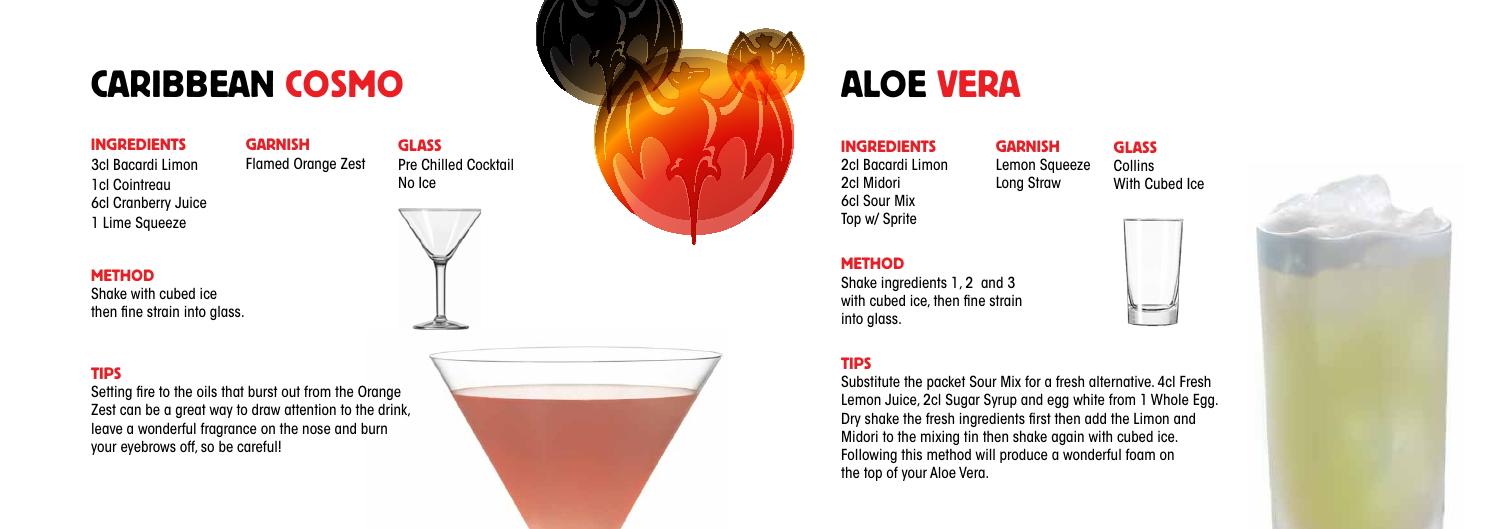# PAPPARAZZ I

**INGREDIENTS** 

# S OUR APPLE

**GLASS** Collins With Cubed Ice

![](_page_10_Picture_8.jpeg)

### METHO D

Shake ingredients 1, 2 and 3 with cubed ice then fine strain into glass.

2cl Bacardi Limon 2cl Bacardi Razz 6cl Sour Mix Top w/ Sprite

# TIPS

**GARNISH** Lime Squeeze Long Straw

# **GLASS** Collins With Cubed Ice

![](_page_10_Picture_17.jpeg)

![](_page_10_Picture_18.jpeg)

# **INGREDIENTS** 4cl Bacardi Apple 8cl Sour Mix 1 drop Angostura Bitters

Substitute the packet Sour Mix for a fresh alternative. 4cl Fresh Lemon Juice, 2cl Sugar Syrup and egg white from 1 Whole Egg. Dry shake the fresh ingredients first then add the Limon and Midori to the mixing tin then shake again with cubed ice. Following this method will produce a wonderful foam on the top of your Papparazzi.

**GARNISH** Lemon Zest Long Straw

# METHO D

Shake with cubed ice then fine strain into glass.

# TIPS

Substitute the packet Sour Mix for a fresh alternative. 5cl Fresh Lemon Juice, 3cl Sugar Syrup and egg white from 1 Whole Egg. Dry shake the fresh ingredients first then add the Bacardi Apple to the mixing tin then shake again with cubed ice. Following this method will produce a wonderful foam on the top of your Sour Apple.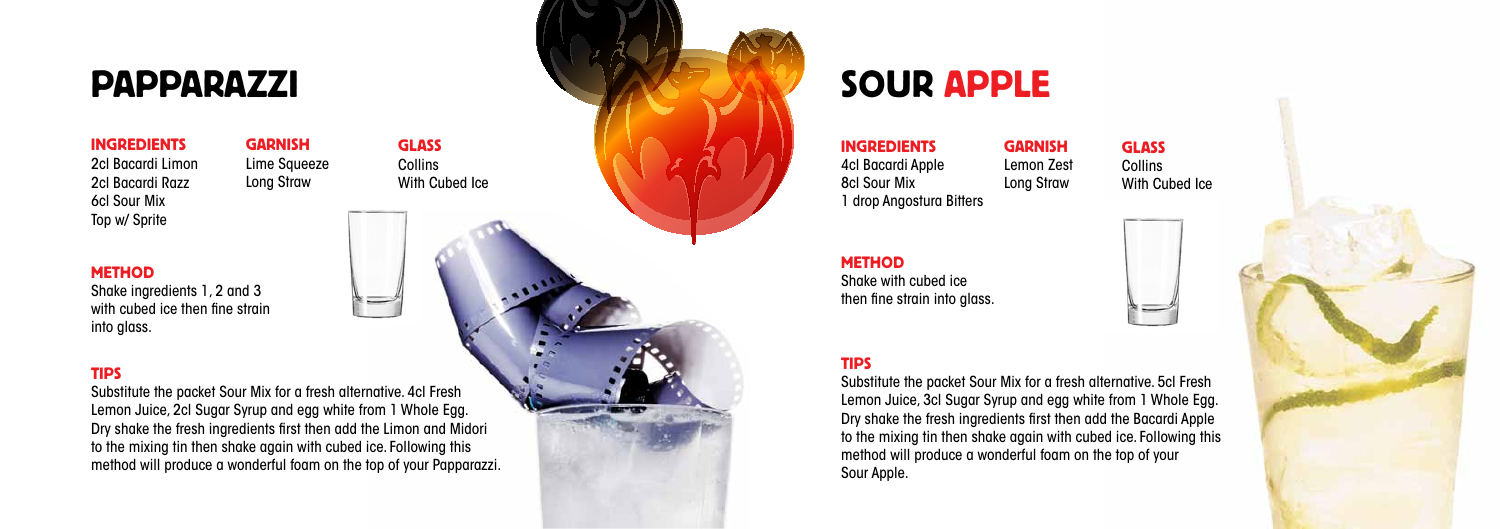![](_page_11_Picture_0.jpeg)

### **INGREDIENTS**

# **GLASS** Collins With Crushed Ice

![](_page_11_Picture_6.jpeg)

![](_page_11_Picture_7.jpeg)

## METHO D Build over cubed ice.

**GARNISH** Lime Squeeze Long Straw

# **GLASS** Collins With Cubed Ice

![](_page_11_Picture_15.jpeg)

![](_page_11_Picture_16.jpeg)

4cl Bacardi Razz 4cl Cranberry Top w/ Russchian

# SUMMER RUS H

### **INGREDIENTS**

Shake with cubed ice then strain into glass.

3cl Bacardi Limon 1cl Peach Liqueur 4cl Sour Mix 4cl Cranberry Juice

# Orange Slice

**GARNISH** 

Long Straw

**METHOD**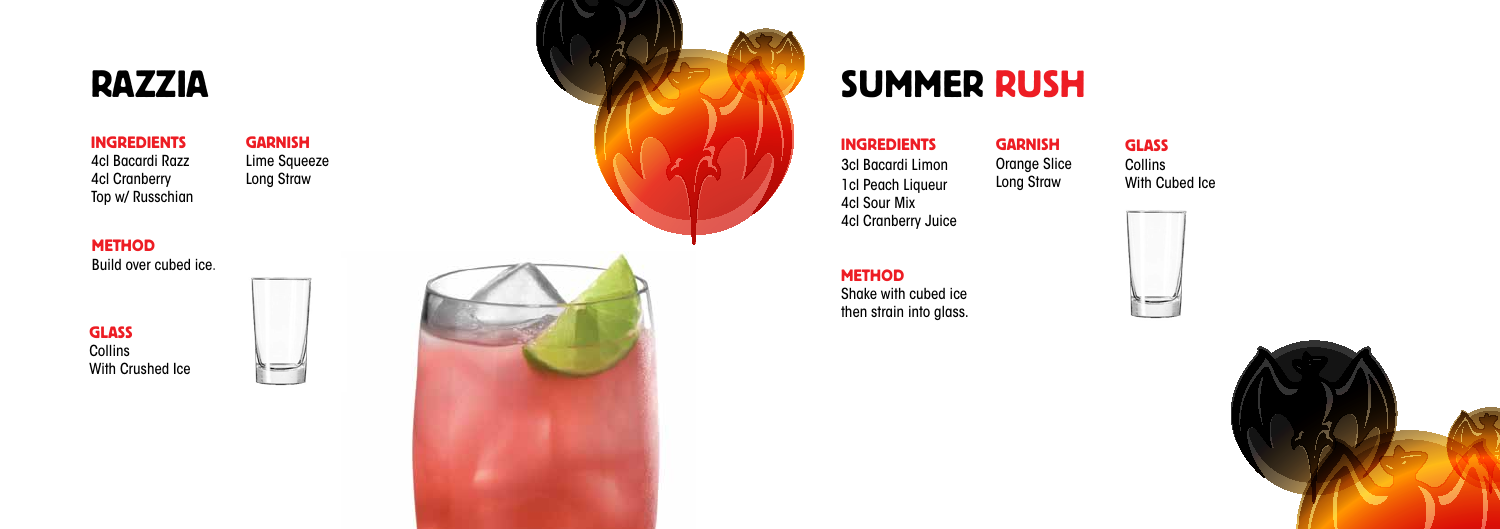# LIMON RUSSCHIAN

GLASS Collins With Cubed Ice

![](_page_12_Picture_13.jpeg)

![](_page_12_Picture_14.jpeg)

![](_page_12_Picture_15.jpeg)

**METHOD** Build over cubed ice.

INGREDIENTS 4cl Bacardi Limon Fill w/ Russchian

GARNISH Lime Squeeze Long Straw

# WHITE CUBAN

Shake with cubed ice then fine strain into glass.

**GLASS** Collins With Cubed Ice GARNISH Long Straw

![](_page_12_Picture_4.jpeg)

INGREDIENTS

**METHOD** 

2cl Bacardi 8 Year Old 2cl Kahlua 4cl Cream 4cl Milk

TIPS

When this drink is shaken, a wonderful creamy foam will develop on top of the drink, making this just like an ice cold café latte.

![](_page_12_Picture_7.jpeg)